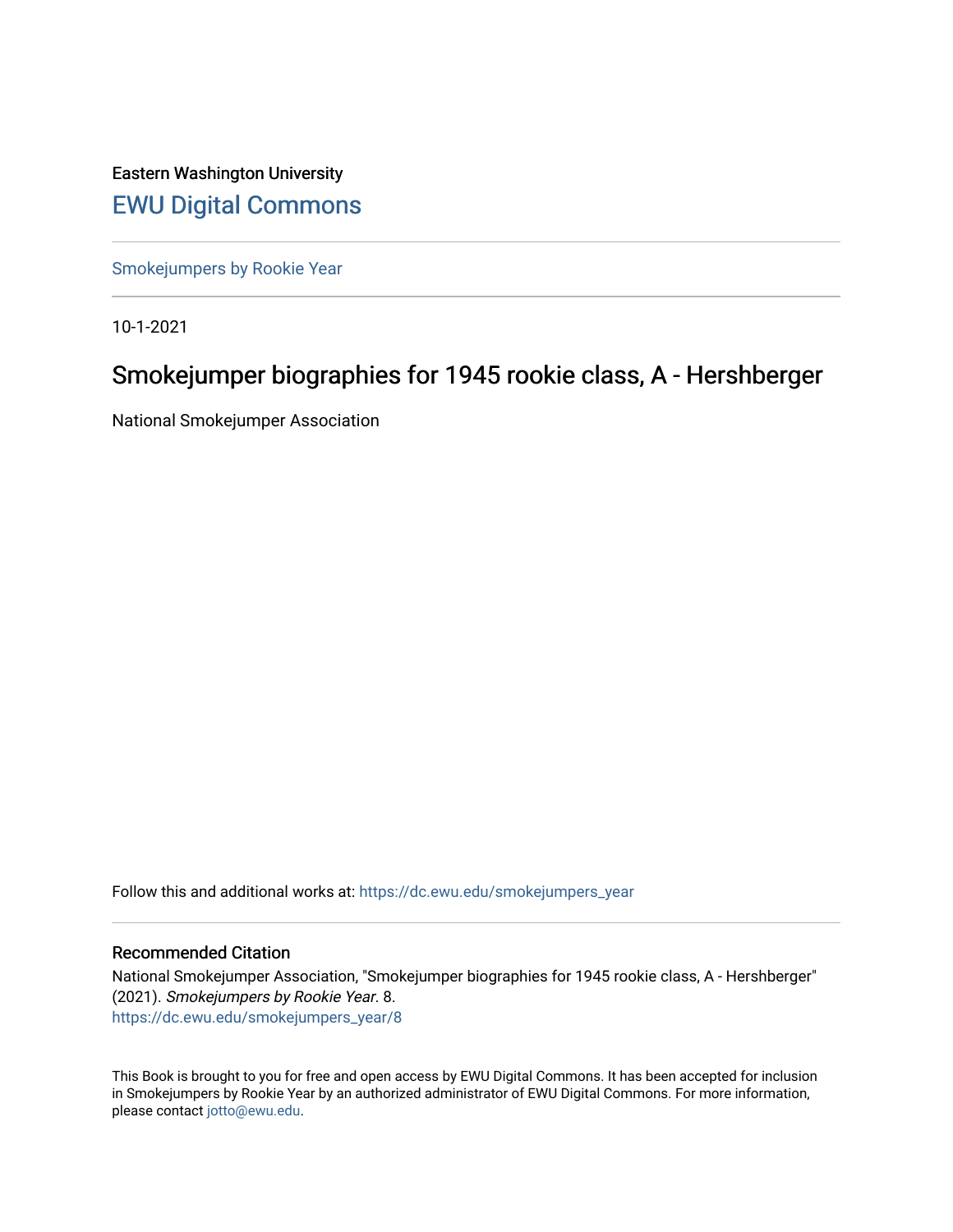## **1945 Smokejumper Rookies**

Amstutz through Jonas Hershberger

# **Ivan C. Amstutz** (McCall '45)

 Ivan, 86, died July 13, 2012, in Kidron, Ohio. He was born in 1926 and drafted into Civilian Public Service in 1944 from Dalton, Ohio. He was a Mennonite and his occupation at that time was listed as "Farmer." Ivan attended Hesston and Goshen colleges before serving as a CPS-103 jumper from McCall. In addition to his training jumps, he had seven fire jumps during the busy 1945 season.

 After his discharge in 1946, Ivan returned to Ohio and was a dairy farmer with registered jerseys and he also worked in the insurance and banking industries.

# **Donald B. Armstrong (McCall '45)**

 Don died April 17, 1990, of malignant melanoma. He was a resident of Ponte Vedra Beach, Florida. Don was born June 23, 1915, and drafted into Civilian Public Service in 1945 from Scarborough, New York.

 He jumped at McCall during the 1945 season and got seven fire jumps during that season.

# **Edward M Arnett** (Missoula '45)

 Ned was born September 25, 1922, in Philadelphia and was a Quaker. He was drafted into Civilian Public Service in 1944 and his occupation at the time was listed as "College Instructor." Ned had six practice jumps and was one of the higher men on the crew with seven fire jumps that season. In 2012, he published a Memoir book: *A Different Kind of War Story: A Conscientious Objector in World War II*.

 Ned earned his undergraduate and Ph.D. degrees from the University of Pennsylvania and began teaching at the University of Pittsburgh in 1957. He joined the faculty at Duke University in 1980 and, three years later, was named a member of the National Academy of Sciences. At Duke, he was appointed the R.J. Reynolds Professor of Chemistry and retired in 1992.

# **Otto Bartel (North Cascades '45)**

 Otto, 81, died December 4, 2004, in Goessel, Kansas. He was born September 17, 1923, in Hillsboro, Kansas, and was a member of the Mennonite Church. Otto was drafted into Civilian Public Service in 1945 from Hillsboro, Kansas and his occupation was listed as "Farmer." He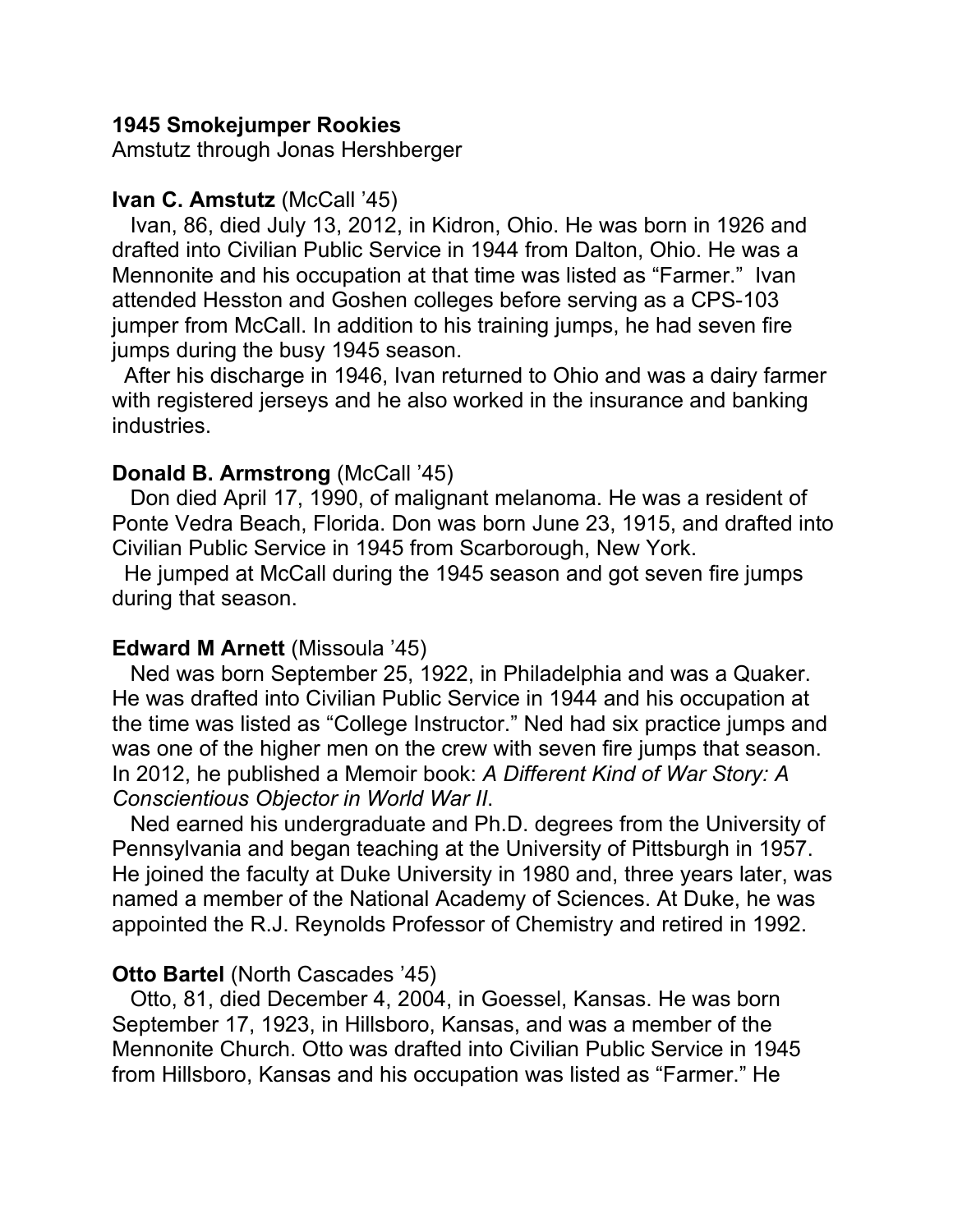jumped at North Cascades during the 1945 season and served in two more camps before his discharge in 1946.

 Otto returned to Goessel and was a life-long farmer. He is buried in the Goessel Cemetery

# **Beals, David Ellis "Skinny"** (McCall '45)

 Skinny was born May 1925 in Bellevue, Pennsylvania. Shortly afterward he moved with his family to Wichita, Kansas, where he graduated from high school in 1943. Skinny registered for the military draft on May 27, 1943, and in lieu of entering the military, he joined the Civilian Public Service as a Conscientious Objector as a Mennonite on December 8, 1943. He entered the CPS program at a camp in Colorado Springs, Colorado. While there he was assigned to a human research facility on the east coast for a short period of time testing human endurance under various physical conditions before returning to Colorado Springs.

 In 1945, Skinny started his smokejumper career when he reported to the CPS smokejumper camp at Nine Mile in Huson, Montana. He reflected that on one of his training jumps, his Eagle parachute opened so fast and hard that it snapped his helmet off. After training at the smokejumper CPS camp, he spent the summer as a smokejumper at McCall, Idaho. Between July 25 and September 2, 1945, he had eight fire jumps. The last fire was on the Wallowa National Forest when he jumped with three others from a Travelair airplane to the Horse Creek Fire, a large Class E fire. After they jumped, a DC-3 load of black paratroopers from the 555<sup>th</sup> Airborne in Pendleton, Oregon jumped to the fire.

 After smokejumping in 1945, Skinny returned to CPS camps in Colorado Springs and Belton, Montana. Upon termination of the CPS program, he was hired by Francis Lufkin at the North Cascades Smokejumper Base in 1947. He continued working there through 1963 except for a three-year hiatus. When the Redmond Smokejumper Base at Redmond, Oregon, opened in 1964, he transferred there as the parachute loft foreman. He continued as the loft foreman until his retirement in 1976 after a 29-year career as a Forest Service and CPS smokejumper.

 When Skinny moved to Redmond it was predictable that he ate dinner at his favorite local café every evening and in his spare time build his personal television from parts. Everyone thought he was a confirmed bachelor until he married Wilma Charlene Wales in 1970. Skinny died October 10, 2006, in Yamhill, Oregon. His memorial is at the Deschutes Memorial Gardens, Bend, Oregon.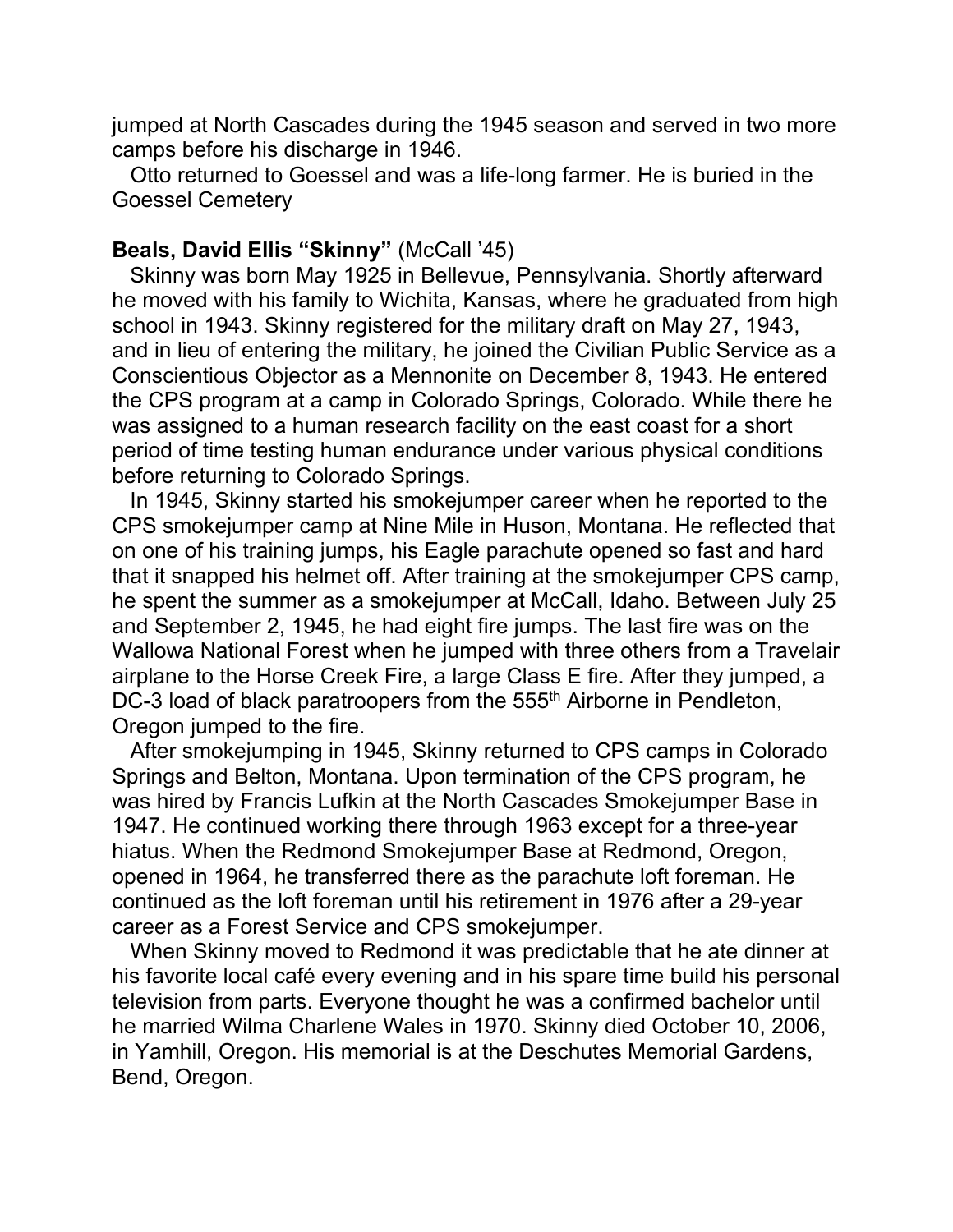## **Ralph C. Belzer** (Missoula '45)

 Ralph was born October 20, 1924, in Glasgow, Montana. He died December 1, 1995, at age 71. He grew up on a family farm outside Glasgow and went through all grades through high school there.

 In 1943 Ralph worked on the construction of Shasta Dam in Northern California. He was a member of the Jehovah's Witnesses and went into Civilian Public Service in 1944.

 Ralph trained as a smokejumper in 1945 and was stationed at the Schaffer Ranger Station working trails and maintaining telephone lines. "One time we walked 13 miles to work and 13 miles back."

 After the war he returned to Glasgow and worked carpentry and painting until his retirement.

### **Luke Amon Birky** (Missoula '45)

 Luke is still alive and living (2021) in Goshen, Indiana. He was born January 8, 1922, on a farm near Airlie, Oregon. Luke is the descendent of Swiss and German Mennonite grandparents that came to the U.S. in the 1700s. He remembers being beaten up several times during school by bullies testing his faith and belief of "non-resistance."

 He worked on the family farm until he was drafted in the CPS in 1943. He started out in La Pine, Oregon, before joining the smokejumpers in 1945. Luke made seven practice, seven fire, and two rescue jumps.

 Luke was discharged in 1946 and returned to Oregon where he worked as a mechanic/welder before enrolling in Goshen College in Indiana. He married in 1947 and he and his wife went to Puerto Rico at the request of the Mennonite Central Committee to do work for the needy.

 They returned to the states in 1954 and moved to Colorado where Luke became a hospital administrator at La Junta. In 1966 they move to Elkhart, Indiana, where he was Secretary of Health and Welfare for the Mennonite Board of Missions. Then back to Albany, Oregon, in 1979 where Luke assumed direction of a Mennonite retirement program. He retired in 1987 while working another program in Costa Rica.

 "Smokejumping—I'd do it all again. Living with people of conviction but from varied backgrounds and perspectives became a time of evaluation and maturing. It was a time to increase vision of what it meant to be a follower of the Prince of Peace and become more socially responsible."

### **William B. Bristol** (North Cascades '45)

 Bill was born April 13, 1915, and died October 24, 2003, at age 88 in Schenectady, New York. He grew up in Germantown, PA, and graduated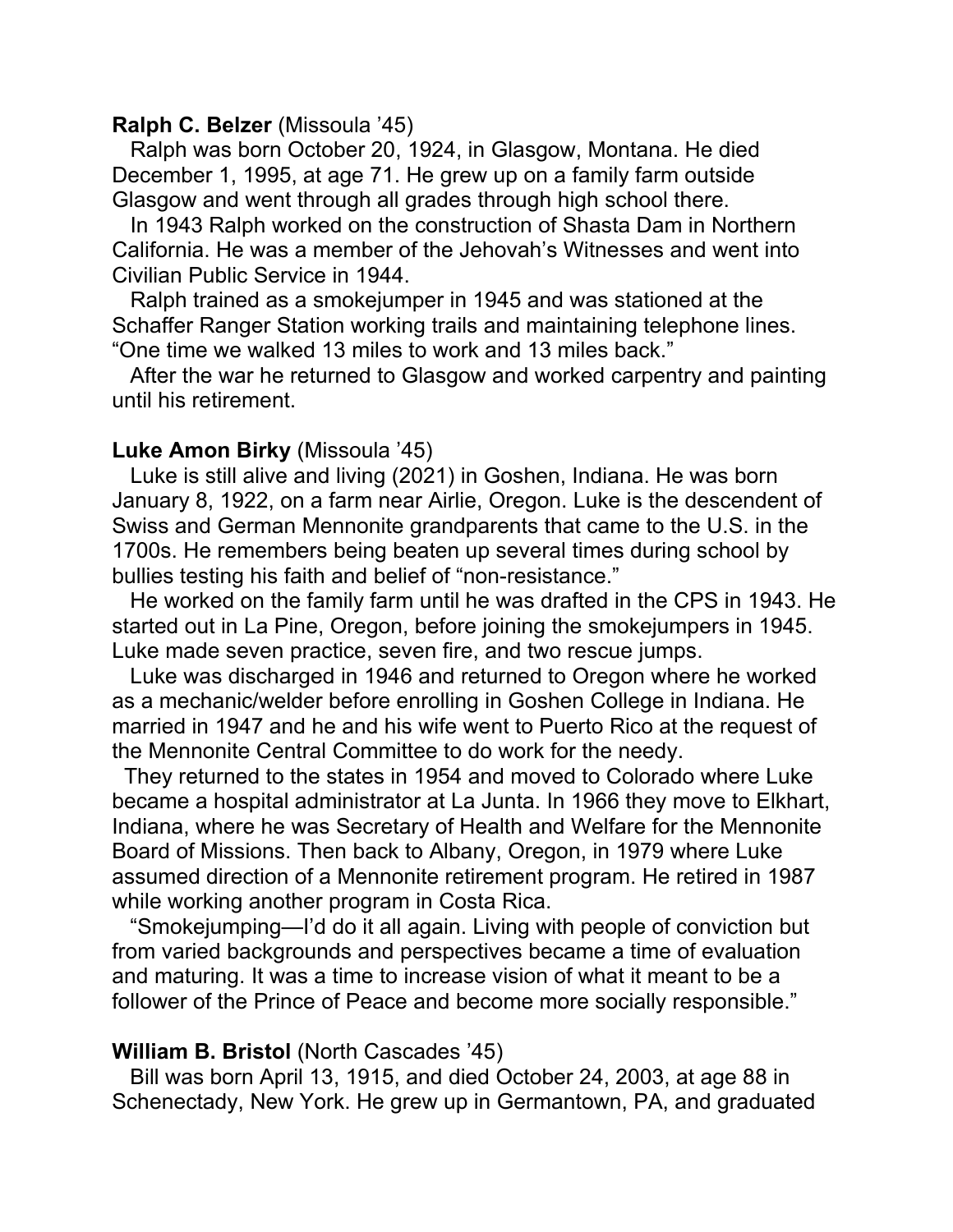from Gettysburg College in 1936 before moving on to the University of Pennsylvania for graduate study. He taught 1939-40 at the University of Puerto Rico before being inducted into the Civilian Public Service in 1942.

 Bill joined the smokejumpers for the 1945 season. "After training at Nine Mile, I was one of about ten jumpers who made the unit at Twisp. I made a total of seven training and three fire jumps. One day in our barracks in Twisp one of the fellows was reading a statistical report on the educational background of smokejumpers. Suddenly exclaimed, 'one guy has 20 years of education.' I concluded that I was that guy."

 After graduating from Gettysburg College, he earned his Ph.D. in History from the University of Pennsylvania. He was a visiting professor at the University of Puerto Rico for one year and taught at Princeton University before coming to Union College in 1948 to teach Latin American History.

 Professor Bristol traveled extensively in Central and South America. He made several trips to pursue research on protestant missionary activities in Colombia and investigated fruit companies in Costa Rica and Honduras. Professor Bristol led several Union College student groups to Bogota, Colombia. He wrote a monograph about Cuba for the American Friends Service Committee and reviewed more than 45 books for Choice, a leader in academic reviews. He was a frequent speaker locally on non-violence and on Latin American topics.

#### **James Irving Bruff, MD (McCall '45)**

 Doctor James Irving Bruff, 88, died in Whittier, California, on March 4, 2011. He was born in Seoul, Korea, on November 11,1922, while his parents were on a medical mission. He jumped during the 1945 fire season as one of the Civilian Public Service jumpers and had five fire jumps.

 James graduated from Whittier College with a bachelor's degree and entered medical school at the University of California San Francisco. His wife, Joyce, was a bacteriologist at UCSF. After medical school and an internship at Los Angeles County USC hospital, he joined his father in medical practice in Whittier. Both he and his father were supportive and actively involved in Presbyterian Hospital's development and staff activities.

 In practice for decades, he attended many births, performed surgery, was an astute diagnostician and caring family physician. He was chairman of the Department of Family Medicine and active in the medical community. He enjoyed flying and was a capable pilot. He is buried at Rose Hills Memorial Park in Whittier, California.

### **Charles William Brunk** (Missoula '45)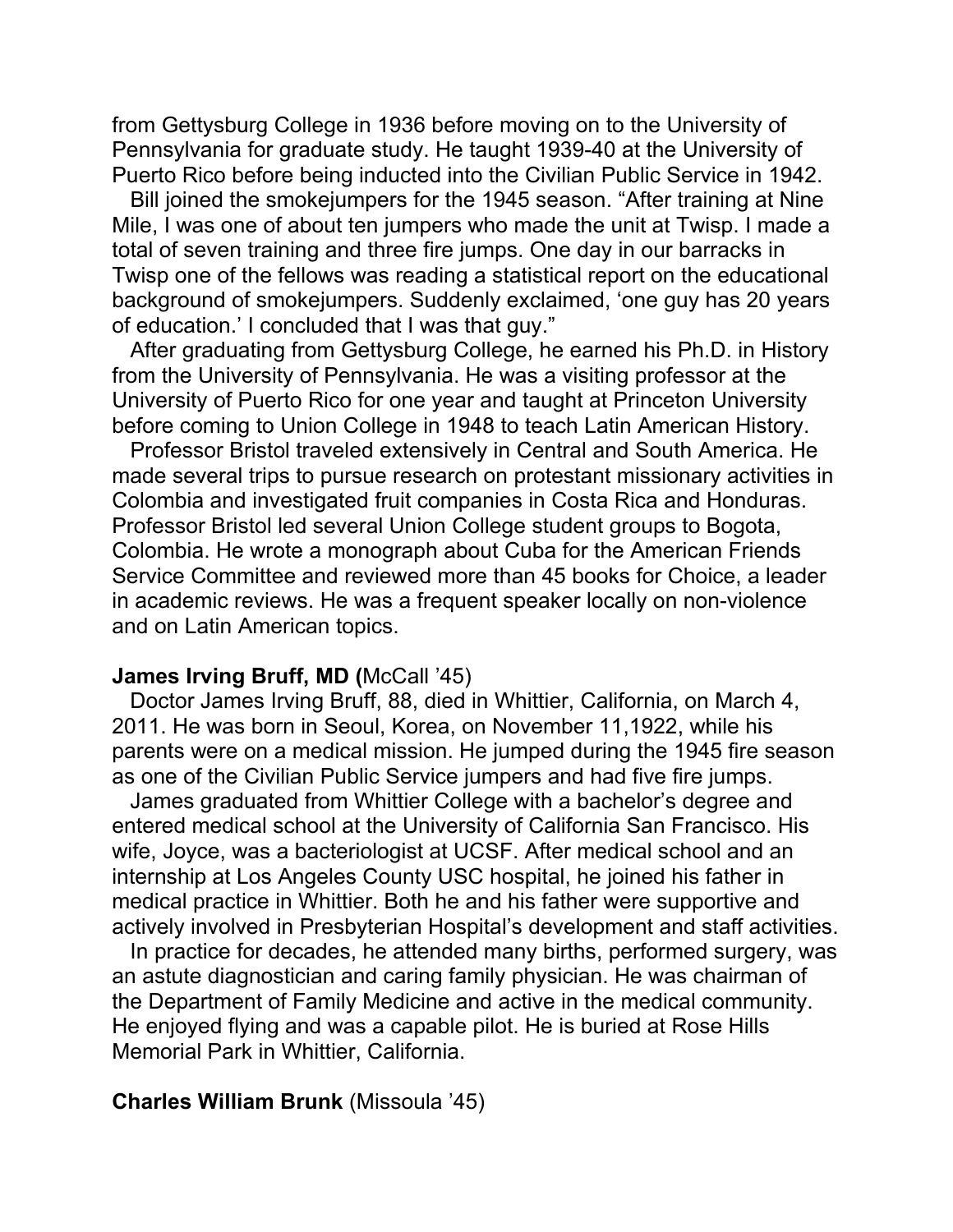Charles, 63, died March 27, 1989, in Cortez, Colorado. He was born February 6, 1926, in Colmar Manor, Maryland. He was a member of the Mennonite Church and drafted into Civilian Public Service from Phoenix, Arizona, in 1944. He jumped at Missoula during the 1945 season where he made seven training and two fire jumps.

## **James R. "Jim" Brunk** (Missoula '45)

 Jim died December 3, 2015, at Oak Lea of Virginia Mennonite Retirement Community. He was born May 25, 1926, in Harrisonburg, Virginia. Jim's father was a history teacher at Eastern Mennonite College in Harrisonburg. He graduated from Eastern Mennonite H.S. at age 16 in 1941 and was drafted into Civilian Public Service (CPS) in 1943.

 Jim was chosen for smokejumper training in 1945. He was one of the jumpers who helped pack the seriously, injured Archie Keith over 16 miles of dead falls and no trail. Jim made one of the "cattle ship" trips to Europe before being discharged from CPS.

 He enrolled in Eastern Mennonite College and then obtained his medical degree from the University of Virginia. He worked at the Blue Ridge Sanatorium in Charlottesville for seven years, before returning to the Univ. of Virginia for two more years of training in Internal Medicine. Jim then returned to his hometown and practiced medicine in Harrisonburg, VA, until his retirement in the mid-1990s.

 He had served on many boards including Gideons International and the Appalachian Area of the National Ski Patrol. Jim has contributed several articles of historical significance to Smokejumper magazine.

#### **Edmund Dantes Christopherson Jr.** (Missoula '45)

 Edmund, 55, died October 14, 1974, in Rio de Janeiro, Brazil, of a fractured spinal column. He was attending an American Travel Writers convention and was swimming in the ocean when a strong wave threw him on the beach injuring him severely. He was born November 20, 1918, in Lakewood, Ohio, where his father was a high school teacher.

 Edmund graduated from Case Western Reserve University in 1940. During college he became a Quaker. He refused to enter war-industry work and worked for Arthur E. Morgan and helped to set up the Celo Community in North Carolina. He was drafted into Civilian Public Service in 1943 and jumped at Missoula during the 1945 season where he made seven practice and two fire jumps.

 After his discharge he made Missoula his headquarters for his free-lance writing career. He wrote primarily about Montana and the Northwest with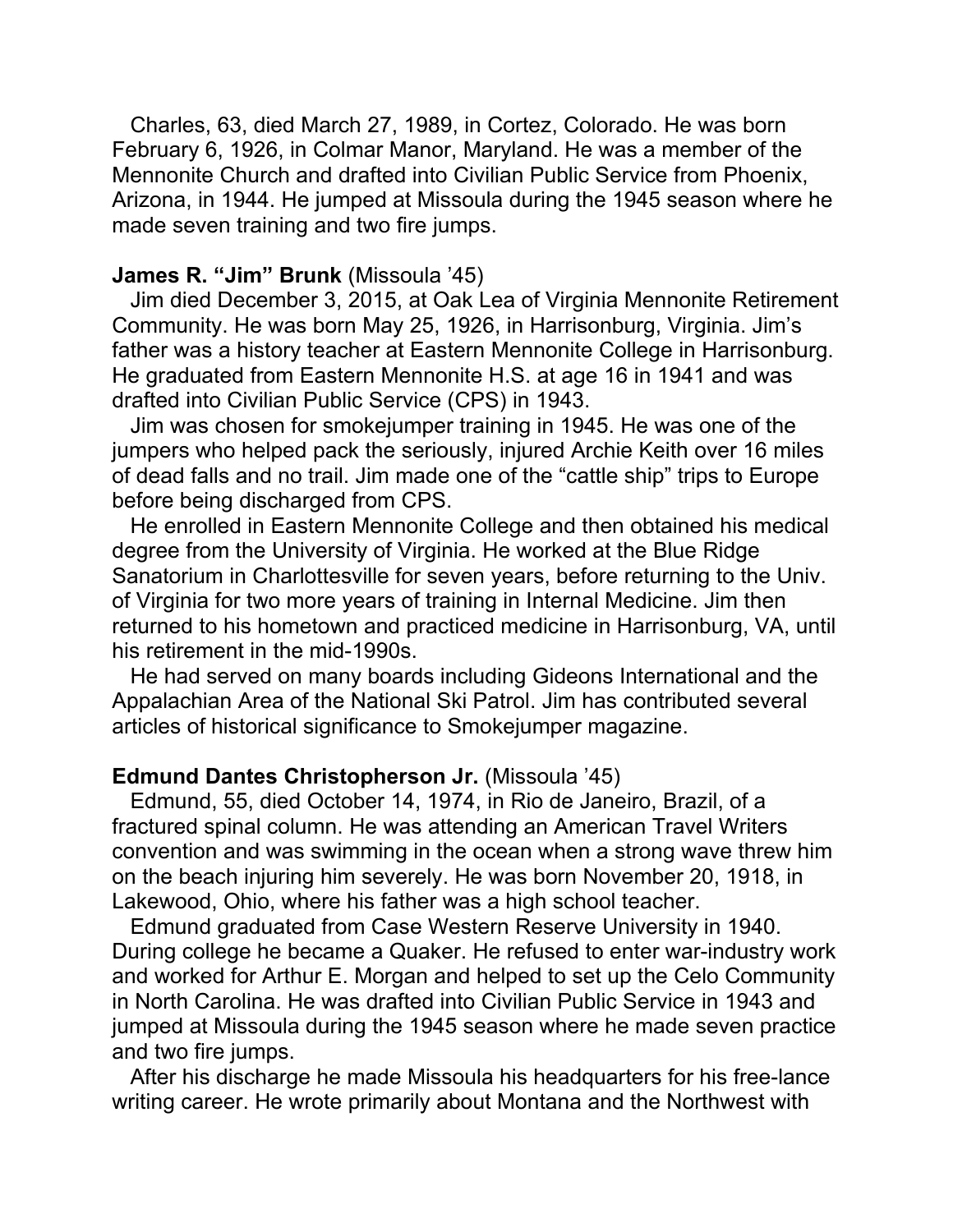articles appearing in the *Saturday Evening Post*, *Holiday*, *This Week*, *Outdoor Life*, *Readers Digest*, *Popular Science*, the *NY Times,* and many others. Ed wrote several books including *Westward I go Free*, *The Night the Mountain Fell*, *Behold the Grand Tetons*, *This Here is Montana*, and *Adventure Among the Glaciers*.

### **Joseph H. Coffin** (Missoula '45)

 Joe died February 21, 2010, in La Verne, California. He was a member of the CPS-103 jumpers and jumped at Missoula during the 1945 season.

 He was born November 15, 1919, in Richmond, Indiana. Joe moved to California from Indiana in 1923 when his father was appointed dean of Whittier College. He graduated from Whittier H.S. where he was active in sports, theatre, and student government.

 Joe entered Whittier College and was active in theatre and picked up some bit parts at Columbia Studios and a feature role in one film in 1938. He Joe graduated from Whittier, a Quaker college, in 1941.

 Joe entered Civilian Public Service in 1942, first in California and transferring to Spokane, WA where he heard about smokejumping. He jumped the 1945 season with six training and three fire jumps.

 Joe spent his professional career teaching Auto Mechanics at the high school level. He and his wife, Audine, started a television research and survey company that later merged into the American Research Bureau.

 Throughout his life, he was involved in peace functions, community and with the First Friends Church.

## **Weldon H. Cook** (McCall '45)

 Weldon died June 24, 1977, in Earlham, Iowa. He was born April 20, 1925, in St. Charles, Iowa and was a Quaker. He was drafted into Civilian Public Service in 1943 from Earlham and his occupation at that time was listed as "Grocery Clerk." Weldon jumped at McCall during the 1945 season and had seven fire jumps in addition to his training jumps.

## **Wardell Alphonzo Davis** (Missoula '45)

 Wardell, 51, the first African American smokejumper, died in January 1977 in Camden, New Jersey. He was born February 11, 1926, in Lynchburg, Virginia, where his father was listed as a "farm laborer." By 1940 the family had moved to Philadelphia where his father was employed as a paper baler. Wardell was 14, one of 12 children, and a member of the First Gospel Church He was drafted into Civilian Public Service in April 1944.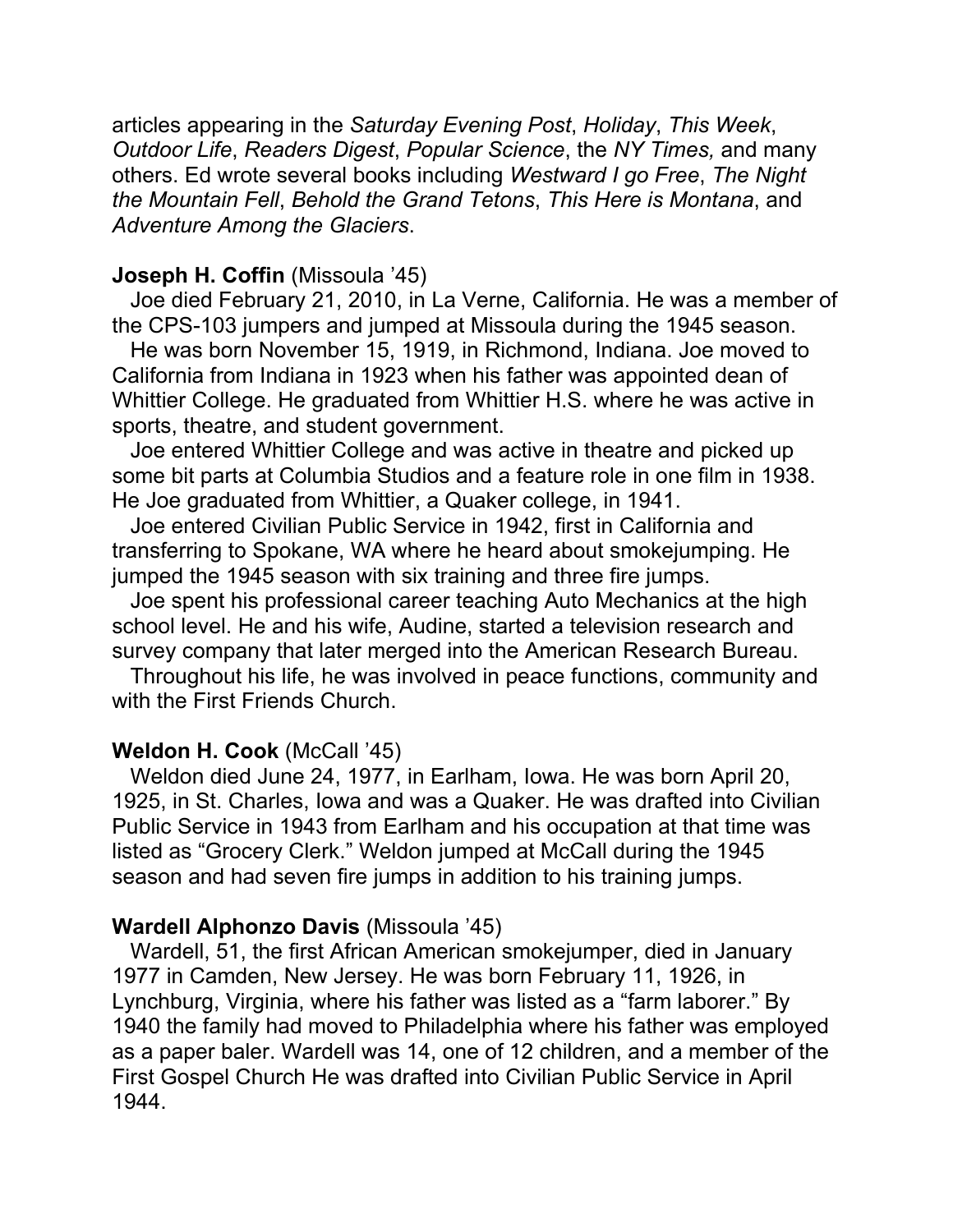Wardell jumped at Missoula during the 1945 season and had seven training and three fire jumps. He was discharged in 1946 and returned to Philadelphia where he married Earlene Edwards in 1948. Wardell married Mollie Craft in 1973.

## **Vincent Freed Detweiler** (North Cascades '45)

 Vincent jumped at NCSB during the 1945 and 1947 seasons. He was born February 19, 1926, and was living in Santa Rosa, California, at last record.

## **Clarence W. Dirks** (Missoula '45)

 Clarence died May 20, l996, in Federal Way, WA. He was born February 20, 1923, in Durham, Kansas, to Mennonite parents. His family, which included 12 children, moved to Kansas about 1929.

 "I was in my first year of school at the time, having begun without being able to speak a word of English." The depression hit and in 1937 "my father gave up on Kansas, sold everything--we ended up with \$69 and being bankrupt."

 They traveled to Northern Idaho, "all of us in a truck along with a crate of chickens." The family was successful at farming and his father, a Mennonite minister, paid off the Kansas debts. Clarence worked at a local sawmill and then with the USFS before being inducted in the Civilian Public Service.

 He jumped at Missoula during the 1945 season. "I jumped on quite a few fires including one where my main chute did not open, and I had to use my emergency chute."

 After his discharge, Clarence returned to Bonners Ferry, Idaho, and ended up working the heavy construction industry. He started his own construction business before taking a position with the Army Corps of Engineers in 1964. Clarence was with the Corps of Engineers for 24 years before retiring.

## **Conrad J. Downing** (Missoula '45)

 Conrad died June 20, 2004. He was born in 1926 and was a Quaker. Conrad was drafted into Civilian Public Service from Salem, Virginia in 1944 and he was listed as a "Student" at that time. Clarence jumped at Missoula during the 1945 season and had seven training and two fire jumps.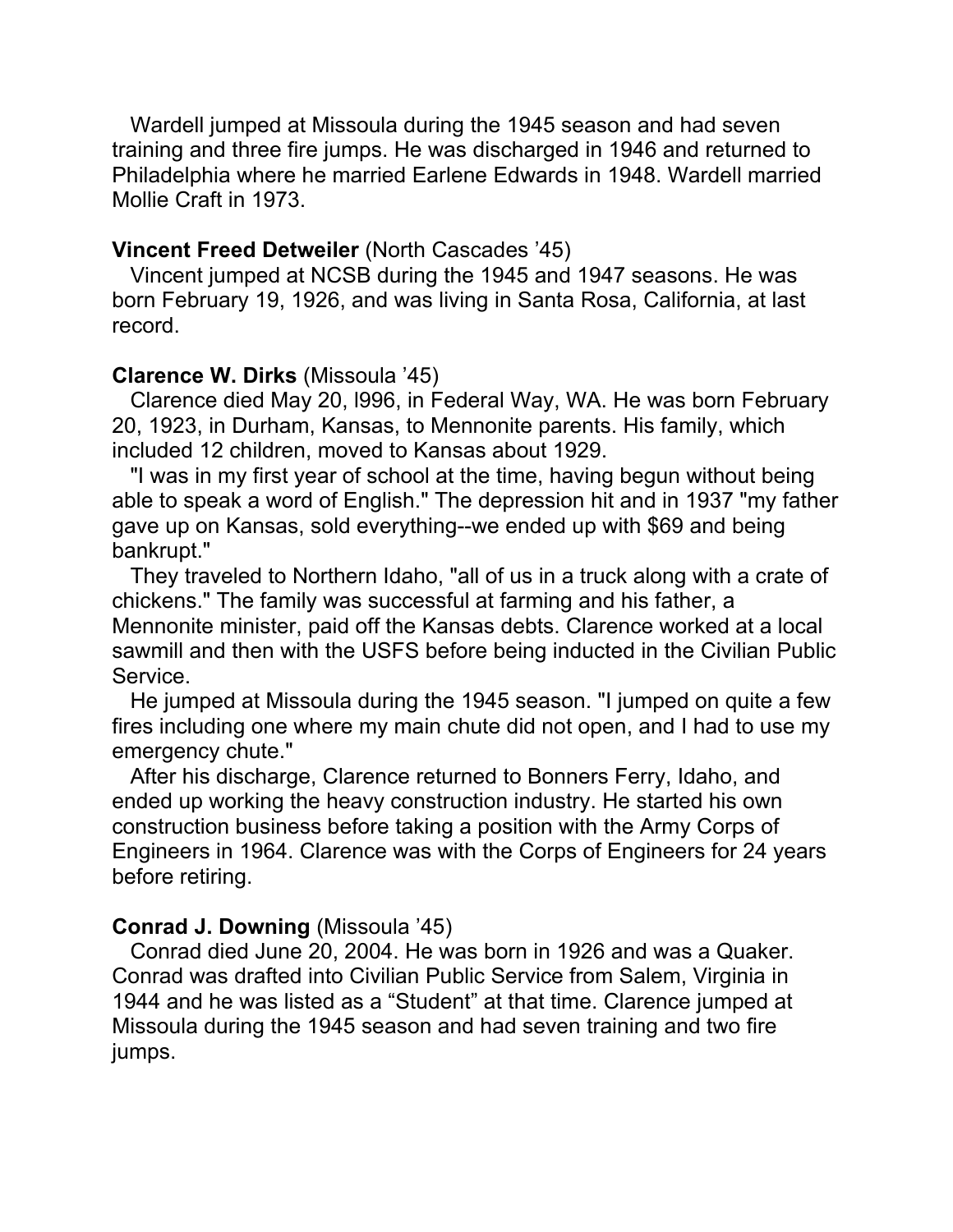After his discharge he earned a degree in mechanical engineering from the Univ. of New Mexico in 1952. He was employed by ITT for many years and worked on the development of the Night Vision Program.

#### **Warren Ferris Downs** (Missoula '45)

 Warren, 94, cellist (cello) and environmentalist, died January 12, 2020, in Madison, Wisconsin. He was born March 23, 1925, in Salem, Oregon, where he attended schools including his Freshman year at Willamette University during the '42-'43 school year. His father was a physician. Warren was a member of the Methodist Church and entered the Civilian Public Service (CPS) in November 1943 as an alternative to military service.

 Warren was initially assigned to the CPS camp at Cascade Locks, Oregon and in 1945 transferred to the Missoula CPS camp and smokejumper base. He jumped four fires during the 1945 season before transferring to the CPS base in Waldport, Oregon, which was developing a "School for Fine Arts." He was later transferred to the infamous CPS "punishment camp" in Minersville, California, after he and others in Waldport supported the work strike at Cascade Locks.

 After his release from the CPS, Warren obtained his BS from Oberlin College and his master's degree from Eastman School of Music. He played in the Denver Symphony (1952), St. Louis Orchestra (1953-1956) and the Cleveland Orchestra (1956-1971).

 Due to his growing interest in environmental issues, he moved from Cleveland to Madison, Wisconsin, where he obtained a master's degree in Journalism at the University of Wisconsin (UW). Warren then worked many years as a writer for the UW's Wisconsin Sea Grant Program, a program of basic and applied research, education, outreach, and technology transfer dedicated to the stewardship and sustainable use of the nation's Great Lakes and ocean resources. He continued to play cello for the Madison Symphony Orchestra (1973-1998) and in a variety of other music groups.

#### **Elon Henry Eash** (Cave Junction '45)

 Elon, 87, died January 22, 2010, in Archbold, Ohio. He was born July 31, 1922. Elon was a member of the Mennonite Church and was drafted into Civilian Public Service from Archbold, Ohio, and his occupation at the time was listed as "Farmer."

 Elon joined the smokejumper unit in 1945 and was part of the group at Cave Junction, Oregon, on the Siskiyou N.F. He made 10 training the three fire jumps.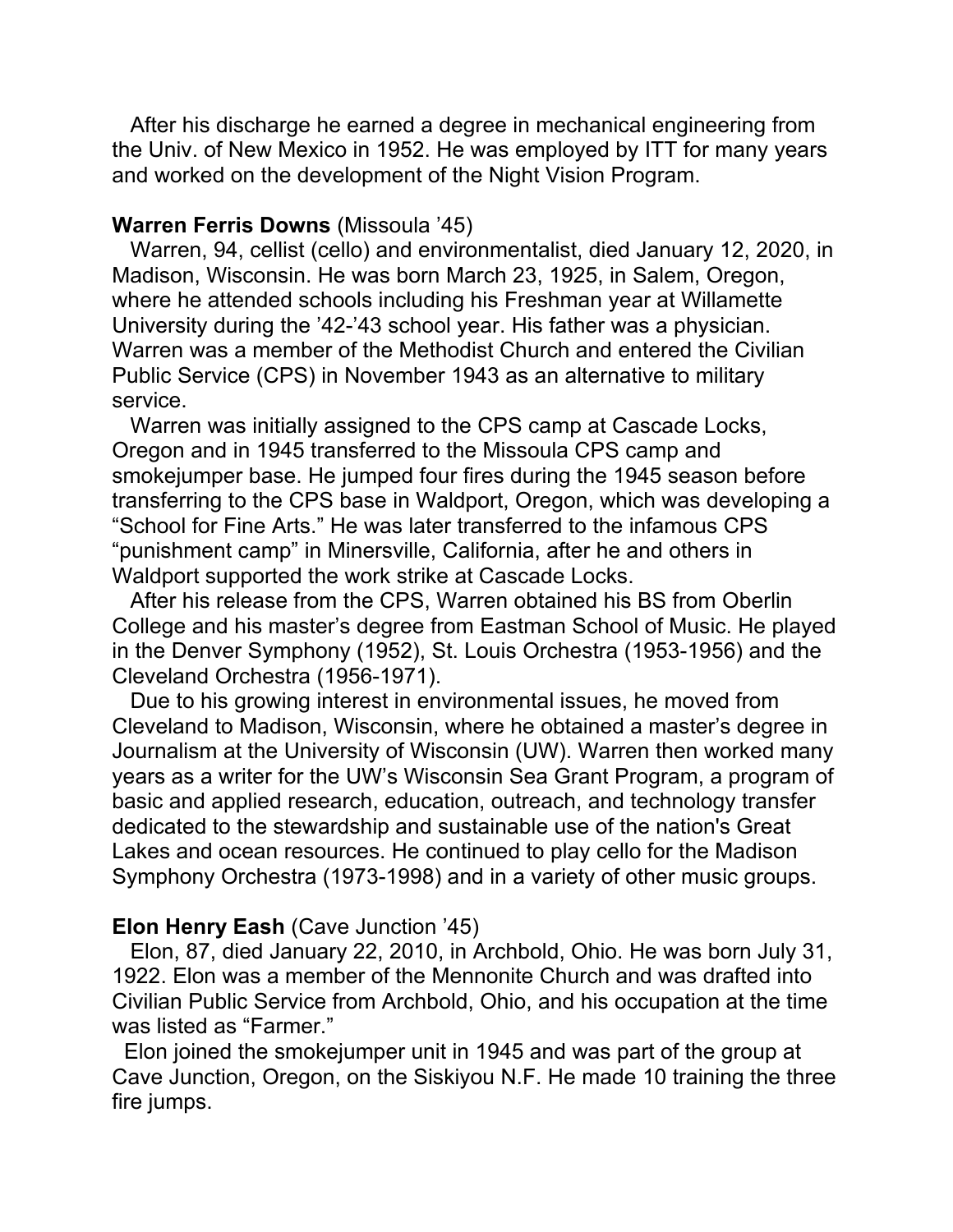After his discharge in 1946 he did war relief work in France/German for 18 months before resuming work as a farmer.

#### **Junior Duane Eberly (McCall '45)**

 Junior died January 27,1996 in Colby, Kansas. He was born June 22, 1921, in Overbrook, Kansas and was a member of the Brethren Church. In 1942 he was living/working in McPherson, Kansas, for Santa Fe Trailway (bus co.) and was drafted into Civilian Public Service that year. J.D. jumped at McCall during the 1945 season and had eight fire jumps in addition to his training jumps.

 Duane, the name he went by on official documents, left CPS in 1946 and was working at McPherson College in 1948 where he might have also been a student. He married and, with his wife Marie, raised four children in Colby, Kansas, where he taught in the Colby School District.

#### **Joseph M. Eigsti** (North Cascades '45)

 Joseph, 91, died Sept. 3, 2013, in Goshen, Indiana. He was born in 1922. Due his Mennonite faith, he did not join the military during World War II but instead enrolled in the Civilian Public Service program for conscientious objectors. He was drafted out of Buda, Illinois, in 1943 and his occupation at the time was listed as "Farmer." Joseph jumped at North Cascades for the 1945 season.

 After his discharge in 1946 he was a farmer and served as a school board member and on the Elkhart County Farm Bureau board.

## **Neilford "Neil" Harding Eller** (Missoula '45)

 Neil was born in near Cave Spring, Virginia, on July 5, 1924, and grew up on his parent's historic peach farm in the Roanoke Valley and died, only a few miles away, at age 88 on November 10, 2012, in Salem, Virginia. He was living at home and attending high school in Salem when he registered for the draft in December 1942.

 Neil was a member of the Church of the Brethren and entered the Civilian Public Service (CPS) as a conscientious objector in March 1945. While assigned to the Cascade Locks, Oregon CPS camp, Neil volunteered for transfer and training to CPS Unit 103, at the Missoula Smokejumper Base. He made three fire jumps during the 1945 season.

He married Ida Mae Byer in October 1947 in Elgin Illinois.

 Neil lived in the upper Midwest in the 1950s working as a factory worker and salesman. He returned to the family farm and worked there and as a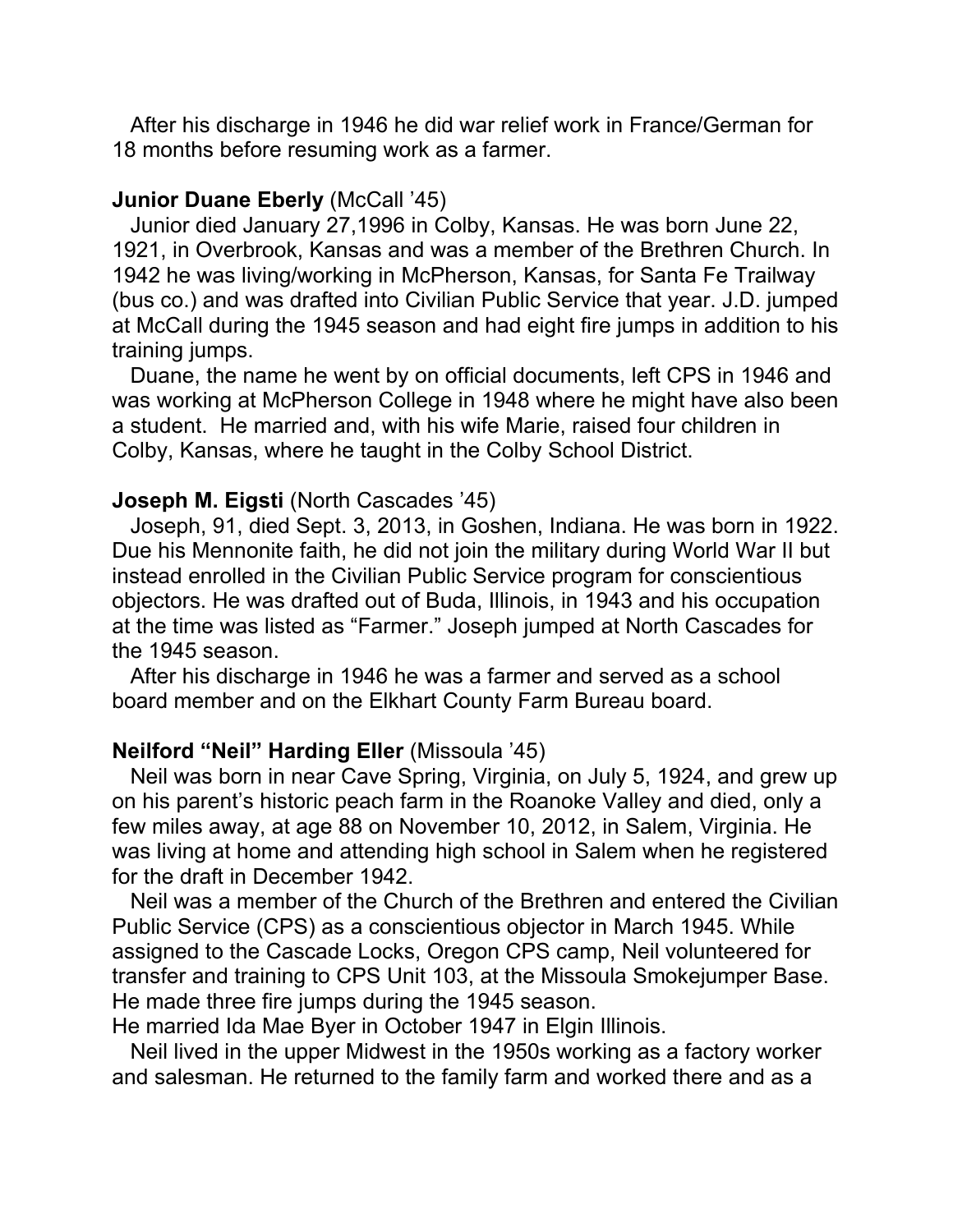mechanic and heavy equipment salesman in the Salem area before retiring.

## **William Carey Evans** (Missoula '45)

 Carey died in October 1984, in Wyoming, Pennsylvania. He was born October 23, 1915, in Lansford, PA and was a member of the Baptist Church. Carey was drafted into Civilian Public Service from Wyoming, PA and his occupation at the time was listed as "Newspaper Circulation." He had a BA in Biology from Bethel College.

 Carey had seven training, two fire and two rescue jumps during the 1945 season. After his discharge from CPS, he returned to Pennsylvania where is occupation was listed as "Fruit Farmer."

## **Dale E. Fickle** (McCall '45)

 Dale, 92, of McMinnville, Ore., formerly of McCall, passed away Monday Sept 1,2003, at home. He was born in Denver on Sept 4, 1910, and moved to Boise at a young age. After high school, Dale worked as a physical director for the YMCA and as a coach at Boise Junior College.

 Dale often was affiliated with youth organizations, such as the Boy Scouts. While training to be a smokejumper in Missoula, Dale met the love of his life. He and Gladys Gager Streeter were married in Lewiston or Feb 5,1947.

 Dale was a McCall Smokejumper for five years from 1945-1949. He was a squadleader each year. Notes indicate that he was a "discharged paratrooper." Later he worked as a dispatcher until retirement from the Payette National Forest. In 1978 Dale and Gladys relocated to McMinnville. He enjoyed playing bridge, hunting, fishing, and traveling.

## **Charles "Chuck" Eugene Frantz** (Missoula '45)

 Chuck died July 19, 2001, in Philadelphia, Pennsylvania, after a long and distinguished career as an anthropologist. He was born April 22, 1925, in Rocky Ford, Colorado and was raised with six brothers and a sister on their parent's poultry farm. He registered for the WWII draft the day after his 18<sup>th</sup> birthday and later was drafted while attending Northern Colorado College.

 He entered the Civilian Public Service (CPS) as a conscientious objector, initially working at the Savanac Tree Nursery at Haugan on the Lolo NF, and in the potato fields of Aberdeen, Idaho.

 Chuck made 3 fire jumps during the 1945 season and then continued his education at Earlham College where he graduated with a B.A. in 1950. He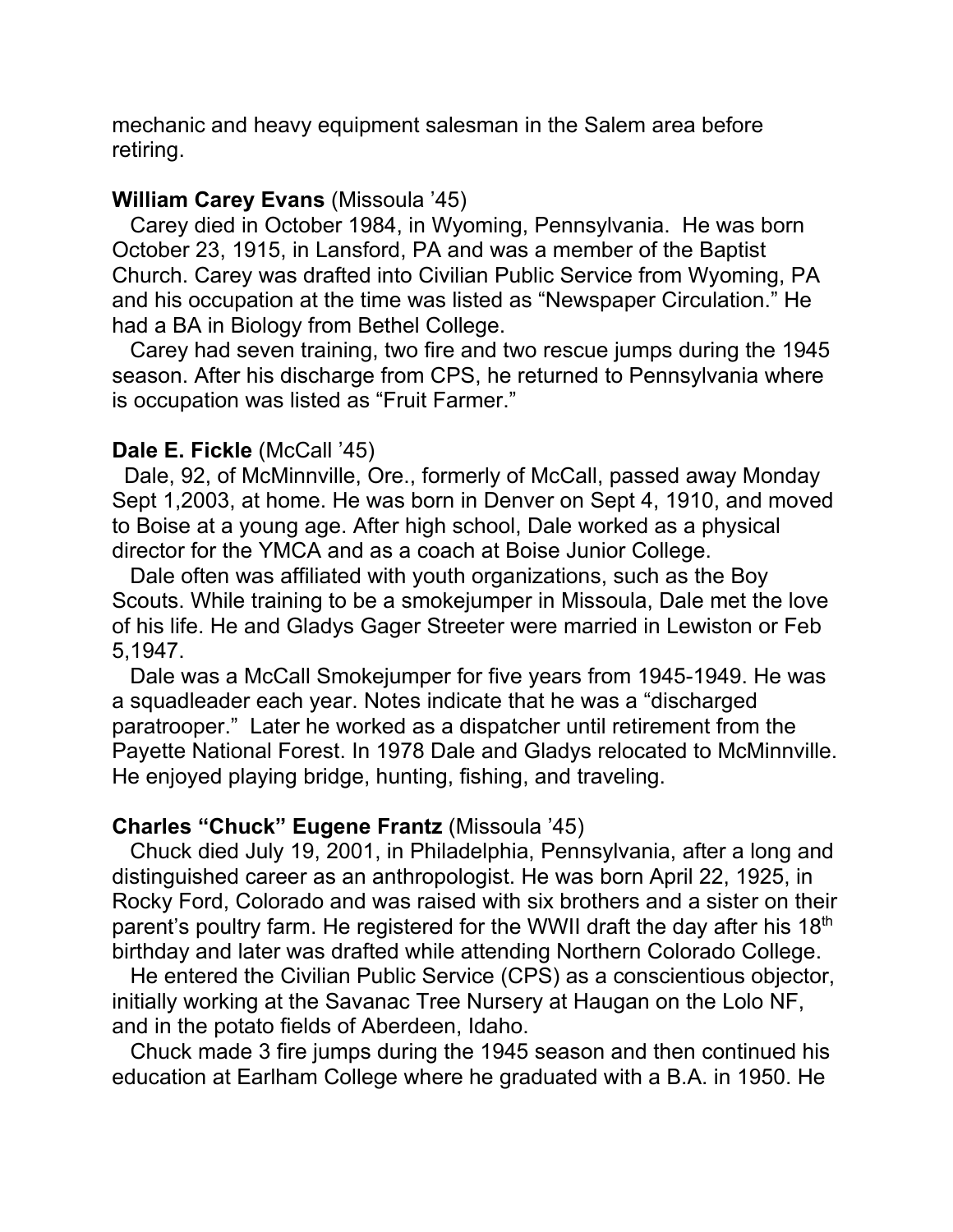obtained a M.A. from Haverford College in 1951 and his Ph.D. in Anthropology from the University of Chicago in 1958.

 Chuck had strong feelings about the military draft and refused to register for the peacetime draft in 1948. In July 1949 he was sentenced to 90 days imprisonment. Chuck went on to marry in June 1950 and become a noted researcher/professor of anthropology and taught at SUNY-Buffalo, Portland State University, the University of Toronto, Howard University, and State University of New York-Buffalo and Amherst University.

 Chuck was described by colleagues as a man of extremely strong ethics and a diligent and hard worker who protected his students and passed on these attributes to those around him.

## **Roger Lee Frantz** (Cave Junction '45)

 Roger died February 24, 2012, in Shafter, California. He was born June 21, 1926, in Durham, Kansas and was a member of the Mennonite Church. His occupation at the time he entered Civilian Public Service in 1944 was listed as "Farmer."

 Roger joined the smokejumpers in 1945 and was stationed in Cave Junction, Oregon. He returned to farming after the war.

## **Richard Earl Frazer** (Missoula '45)

 Dick, 90, of Stevensville, MT, died February 23, 2014. He was born June 1, 1923, in Klein, Montana. In 1941 he attended Sentinel High school in Missoula where he played Football and ran Track. He enlisted in the Marines at age 17 during WWII and was on a troop transport that was torpedoed at sea.

 He rookied at Missoula in 1945 and had seven training and three fire jumps. Dick also jumped the 1946 season. He returned to Stevensville where he spent most of his life and was the oldest member of American Legion Post 94. He is buried in Stevensville, Montana

## **Richard Earl Frazer** (Missoula '45)

 Dick, 90, of Stevensville, MT, died February 23, 2014. He was born June 1, 1923, in Klein, Montana. In 1941 he attended Sentinel High school in Missoula where he played Football and ran Track. He enlisted in the Marines at age 17 during WWII and was on a troop transport that was torpedoed at sea.

 He rookied at Missoula in 1945 and had seven training and three fire jumps. Dick also jumped the 1946 season. He returned to Stevensville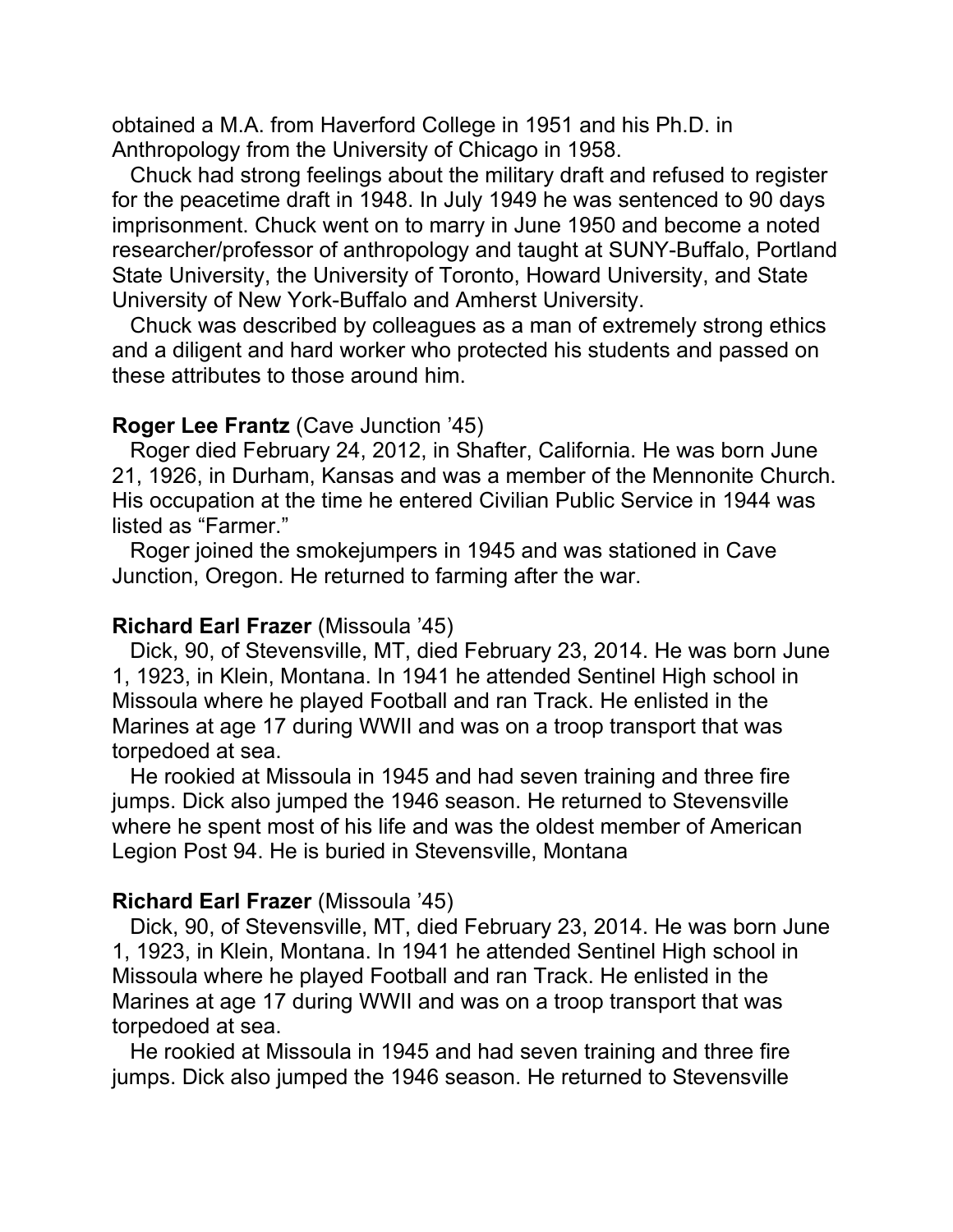where he spent most of his life and was the oldest member of American Legion Post 94. He is buried in Stevensville, Montana.

#### **Ray N. Funk** (Missoula '45)

 Ray died December 27, 2008. He grew up on a family farm near Hillsboro, Kansas, where grew up working on a threshing crew where the "horsepower" was provided by a team of mules. Ray finished grade school in Hillsboro and was active in track, basketball, and football.

 Ray graduated from Bethel College (the first Mennonite college founded in North America) where he lettered in and played football for four years. He was a member of the CPS-103 smokejumper at Missoula during the 1946 season making 14 jumps that season. Ray then did a tour on one of the "cattle boats" headed to Poland after the war.

 In 1946 Ray and his wife work with the Mennonite Church in Paraguay for two years. He was involved in "Gambles," a bowling center for 30 years and hosted many tours to countries of Mennonite historical significance.

 Ray served on the Hillsboro Board of Zoning and Planning Commission for many years.

#### **John E. Garber (McCall '45)**

 John died April 4, 2006, at his home in Hubbard, Oregon. He was born on a farm near Alpha, MN, on November 14, 1923. He attended schools in Woodburn and Molalla and worked in the woods until he was drafted and served as a conscientious objector in the Civilian Public Service. His CPS service included smokejumping in Idaho and maintenance work in Glacier National Park. He had six fire jumps at McCall during the 1945 season.

 The following 40 years John worked as a farm hand, factory laborer, construction worker, residential contractor, and excavator. He also owned a small farm.

 John actively participated with Christian missions and organizations devoted to helping others. He organized relief trips and traveled to Columbia, Mexico, Honduras and to various states in association with Mennonite Disaster Services.

#### **Raymond Clare Gardner** (Missoula '45)

 Ray, 73, died May 2, 1993, in Spokane, Washington. He was born July 6, 1919, in Centerville, South Dakota. Ray was in the 82<sup>nd</sup> Airborne in WWII and jumped the 1945 season at Missoula. He got seven practice and five fire jumps. He enlisted in the Army in 1939 and was discharged in June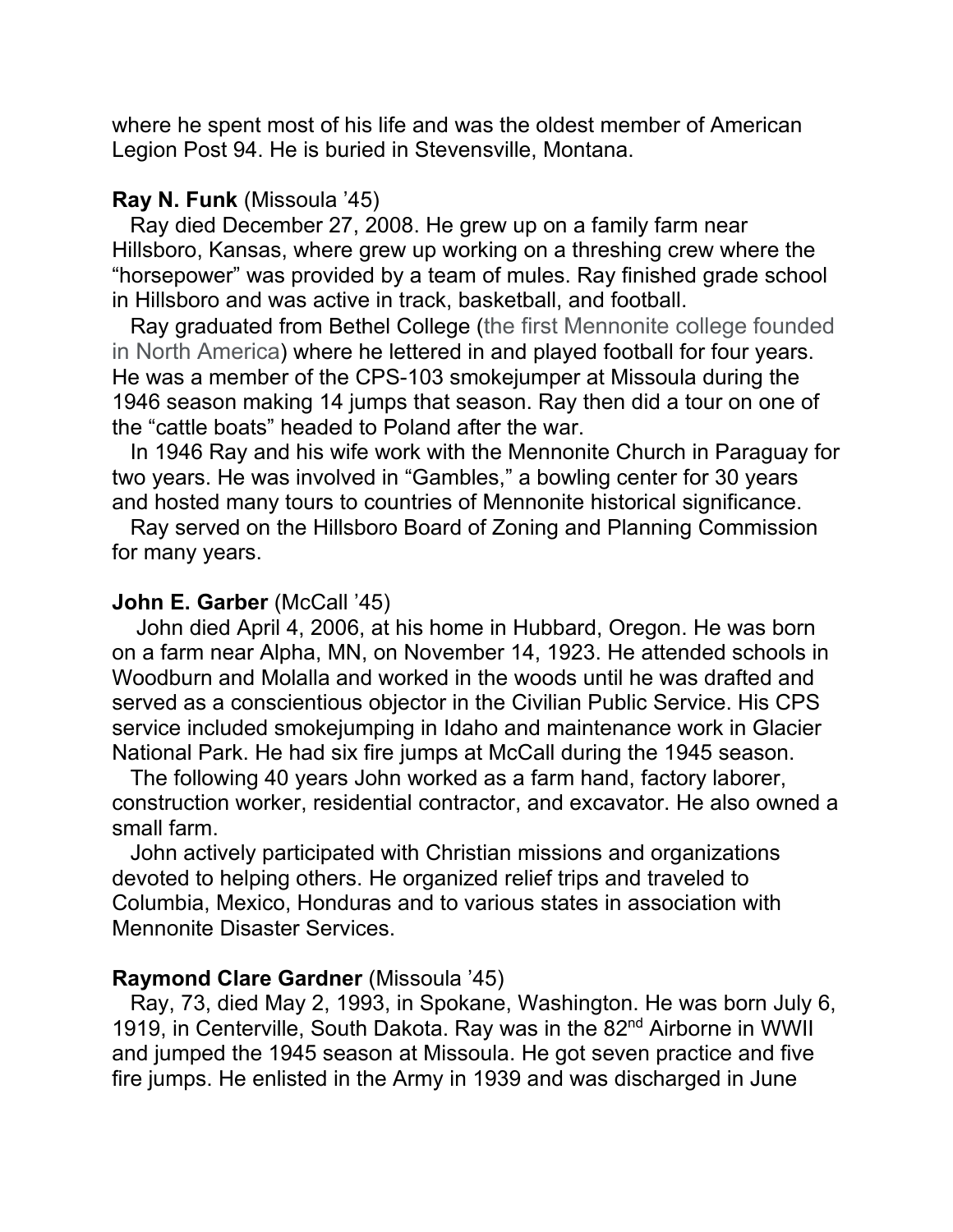1945 just before smokejumper training. Ray worked at Ryerson Steel in Spokane retiring in 1980.

## **Chalmer C. Gillin (**Cave Junction '45)

 Chal, 89, died January 22, 2015. He was born January 25, 1925, in Mineral Point, PA. He graduated from East Conemaugh H.S. (Pennsylvania) in 1943.

 Chal was working for the B&O railroad when he was drafted into the Civilian Public Service in 1944.

 He worked at several camps before volunteering for the smokejumpers and reported to Nine Mile Camp for training. After training he was sent to the Cave Junction, Oregon, smokejumper base.

 After the war, Chal worked as a truck driver and shipping department manager retiring in 1987 after 44 years with Glosser Brothers in Johnstown, PA.

 Chal was a member of the Church of the Brethren, one of the three "Peace Churches" that made up most of the CPS smokejumpers from 1943-45.

## **Robert Clarence Goering** (North Cascades '45)

 Bob, 56, died April 16, 1982. He was born November 13, 1925, in Moundridge, KS and was a member of the Mennonite Church. Bob was drafted into Civilian Public Service in 1944 from Moundridge where his occupation was listed as "Student." He jumped at North Cascades during the 1945 season.

 After the war, he returned to Kansas where he completed his BA at Bethel College. He followed that with his M.D. and worked as Associate Pathologist at St. Joseph Hospital in Kansas City, KS.

### **Albert L. Gray** (Cave Junction '45)

 Professor emeritus Gray died August 5, 2005, in Berea, Ohio. Albert was a CPS-103 jumper during WWII and was active throughout his life in civil rights, nonviolence and poverty problems in the U.S. and Third World.

 He was a professor of economics at Baldwin-Wallace University for 27 years and taught at Drexel, Smith College and Rust College. Even after mandatory retirement age of 70, Albert continued to teach one term a year.

 Albert graduated from Drexel University, received his master's from Boston University and a doctorate from the University of Pennsylvania.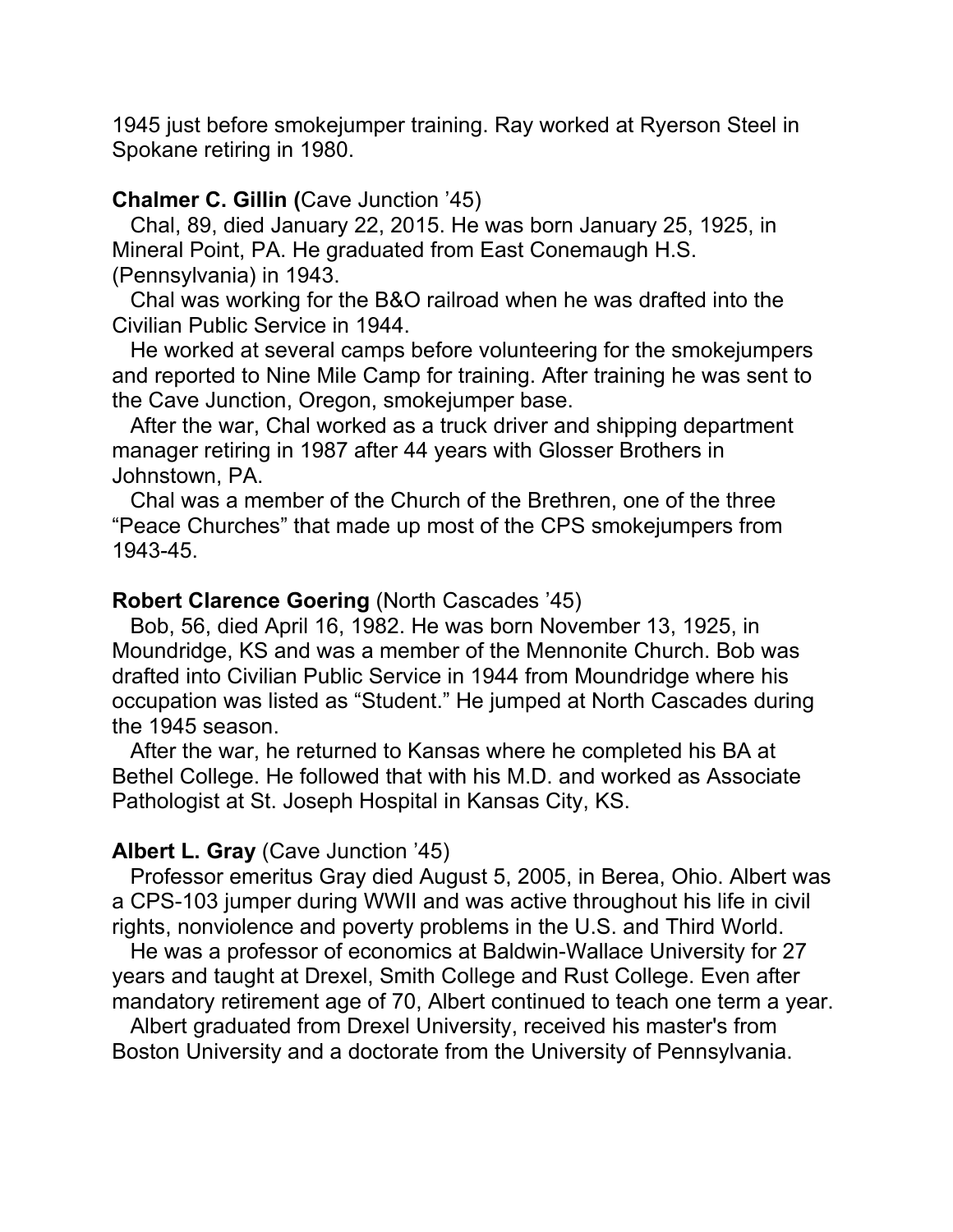In an earlier issue of Smokejumper magazine, Albert told of the time in August 1945, when he explained what an Atomic Bomb was to the crew at Cave Junction. He had eight fire jumps during the 1945 season at CJ.

 Albert also taught at American University in Cairo, Egypt, and in Nigeria. In retirement he and wife volunteered to teach at two African American schools in the south: Philander Smith College in Little Rock, AR, and Rust College in MS.

#### **Millard W. "Bill" Green** (Cave Junction '45)

 Bill jumped at CJ 1945-50. Not much can be found about Bill but Al Boucher (CJ-49), in his notes, say a bit about him. "One of the most colorful jumpers was Millard "Bill" Green. He was the oldest jumper and had been jumping since the middle of WWII. During the winter he worked for the USFS in Redding, and during the summer as a squadleader at Cave Junction.

 "He was a pioneer in air operations in Region 5 and I was told that he was the first person carried on a stretcher on the outside of a helicopter during a test. During WWII he spotted members of the Triple Nickle on several fires."

#### **Willard D. Handrich** (Missoula '45)

 Willard died October 6, 2006, with his son and daughter-in-law when their boat capsized while on Lake Superior. He was born December 25, 1916, in Fairview, Michigan. Willard grew up on a 160-acre farm near Fairview and grew up loving hunting and trapping in addition to hard work on the farm. The family was involved in the large Mennonite community.

 Willard attended a one-room school for the early grades and graduated from Fairview Agricultural H.S. in 1935. Following a short course in Dairy Production at Michigan State University, he took a job working for the county dairy association. He followed that with three years with the Soil Conservation office. Willard wanted to get out of office work— "My body was getting soft, and I figured I need to work for the Farmer's Co-op and lift 150-pound bags of seed."

 In 1942 he was drafted into Civilian Public Service. Willard was accepted into the CPS smokejumpers at Missoula for the 1945 season and made seven fire jumps during that season.

 Willard was an ordained minister and pastored the Grand Marais, Michigan, Mennonite Church for 31 years. He was also a self-employed woodsman and owned and operated Grand Marais Industries from 1966 to 1978.